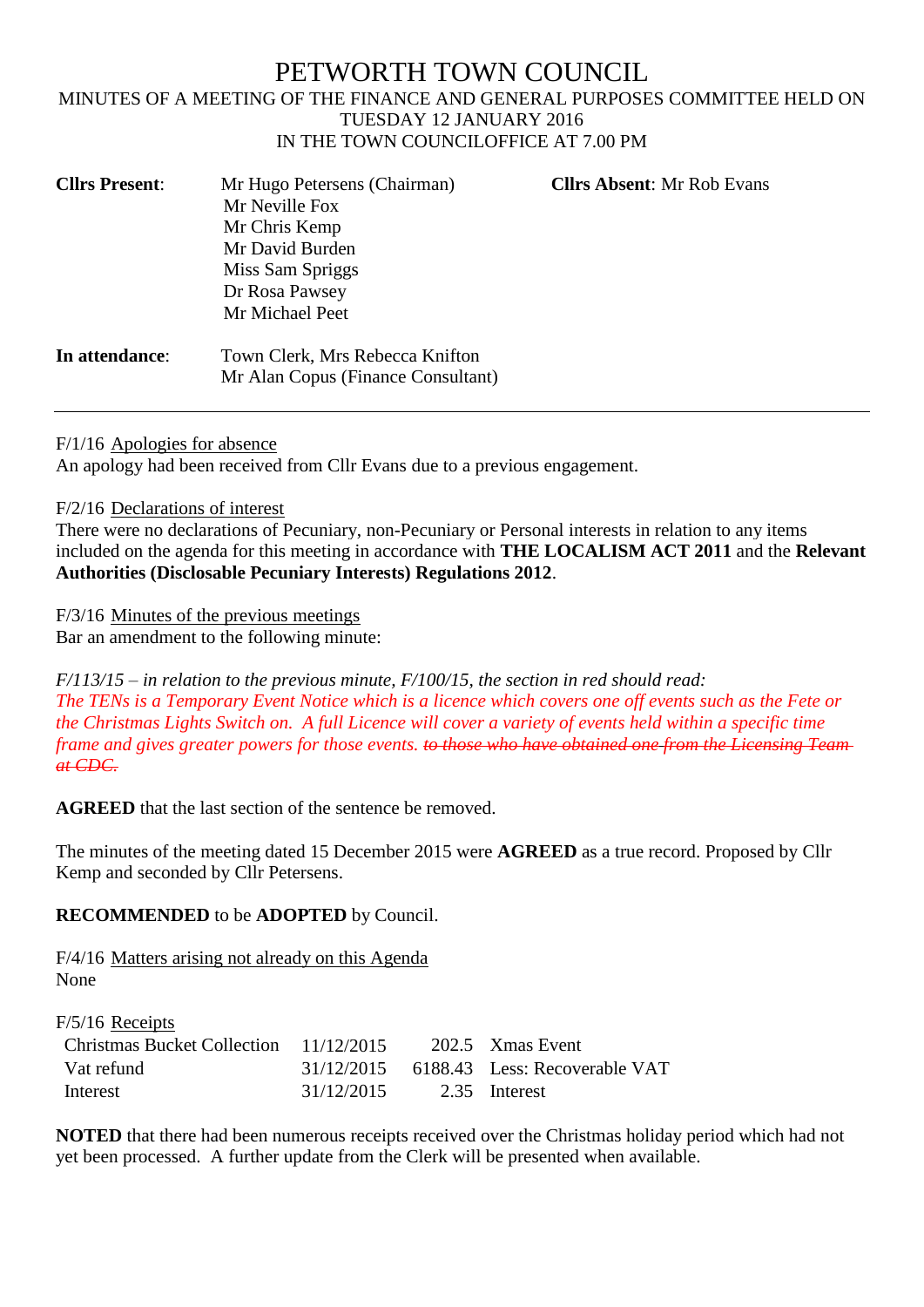## F/6/16 Invoices for approval

| <b>WSCC</b>              | 133.00   | Hall hire                           | NP Consultation             |
|--------------------------|----------|-------------------------------------|-----------------------------|
| <b>Leconfield Estate</b> | 323.22   | Hampers Common Lease                |                             |
| Paula Whittington        | 183.84   | Xmas Event - General                | Reimbursement               |
| Khameleon                | 30.00    | General Maintenance                 | <b>Bus Shelter Cleaning</b> |
| <b>SLCC</b>              | 177.00   | SALC/SLCC Subscriptions/Contracts   |                             |
| Southern Water           | 67.67    | Allotments Lease and Water          |                             |
| Playsafe                 | 374.40   | Hampers Common Maintenance          | Fencing                     |
| Leconfield Estate        | 14.93    | Allotments Lease and Water          |                             |
| <b>SSE</b>               | 173.02   | <b>Street Lighting</b>              |                             |
| <b>CDC</b>               | 5,000.00 | <b>CCTV</b>                         |                             |
| Naldrett                 | 497.50   | Rosemary Gdns/Hampers Com Contract  |                             |
| <b>Blunt Fencing</b>     | 696.00   | <b>Rosemary Gardens Maintenance</b> | Fence for Playpark          |
| <b>CDC</b>               | 1,560.00 | Office Rent & Service Charges       |                             |
| Leconfield Hall          | 477.00   | Xmas Event - General                | Hire of Hall for Xmas Event |
| Austens                  | 22.13    | Xmas Event - General                |                             |

**NOTED** that PTC had received two invoices from CDC in just over two months, each for £5k for the CCTV cameras. Upon inspection, it became apparent the there had been mistake made by CDC as the two invoices overlapped by 3 months.

**ACTION:** The Clerk to contact CDC and correct the error. **AGREED** that PTC will not make the payment until the matter is resolved.

All payments due, bar the CCTV invoice were proposed by Cllr Spriggs and seconded by Cllr Peet. **AGREED** that the above payments be **RECOMMENDED** for approval by Council.

Cllr Fox stated that the invoice to Playsafe for the Heras Fencing seemed high. It was **AGREED** that the Clerk will make enquiries.

F/7/16 December Accounts

The December accounts were presented by the Finance Consultant and were **NOTED** as follows:

| <b>INCOME</b>          | Annual        | <b>Actual</b> | <b>Accruals</b> |
|------------------------|---------------|---------------|-----------------|
|                        | <b>Budget</b> | to date       | $b/f$           |
| Precept                | 81,800        | 81,800        | 0               |
| <b>Support Grant</b>   | 4,051         | 4,051         | 0               |
| Hampers Common Hire    | 200           | 100           | $\theta$        |
| Interest               | 20            | 16            | $\Omega$        |
| <b>X</b> mas Event     | 2,500         | 1,498         | $\Omega$        |
| Petworth Pages to PBA  |               | 620           | 620             |
| <b>Allotment Rents</b> | 2,600         | 2,412         | $-793$          |
| <b>Totals</b>          | 91,171        | 89,256        | $-173$          |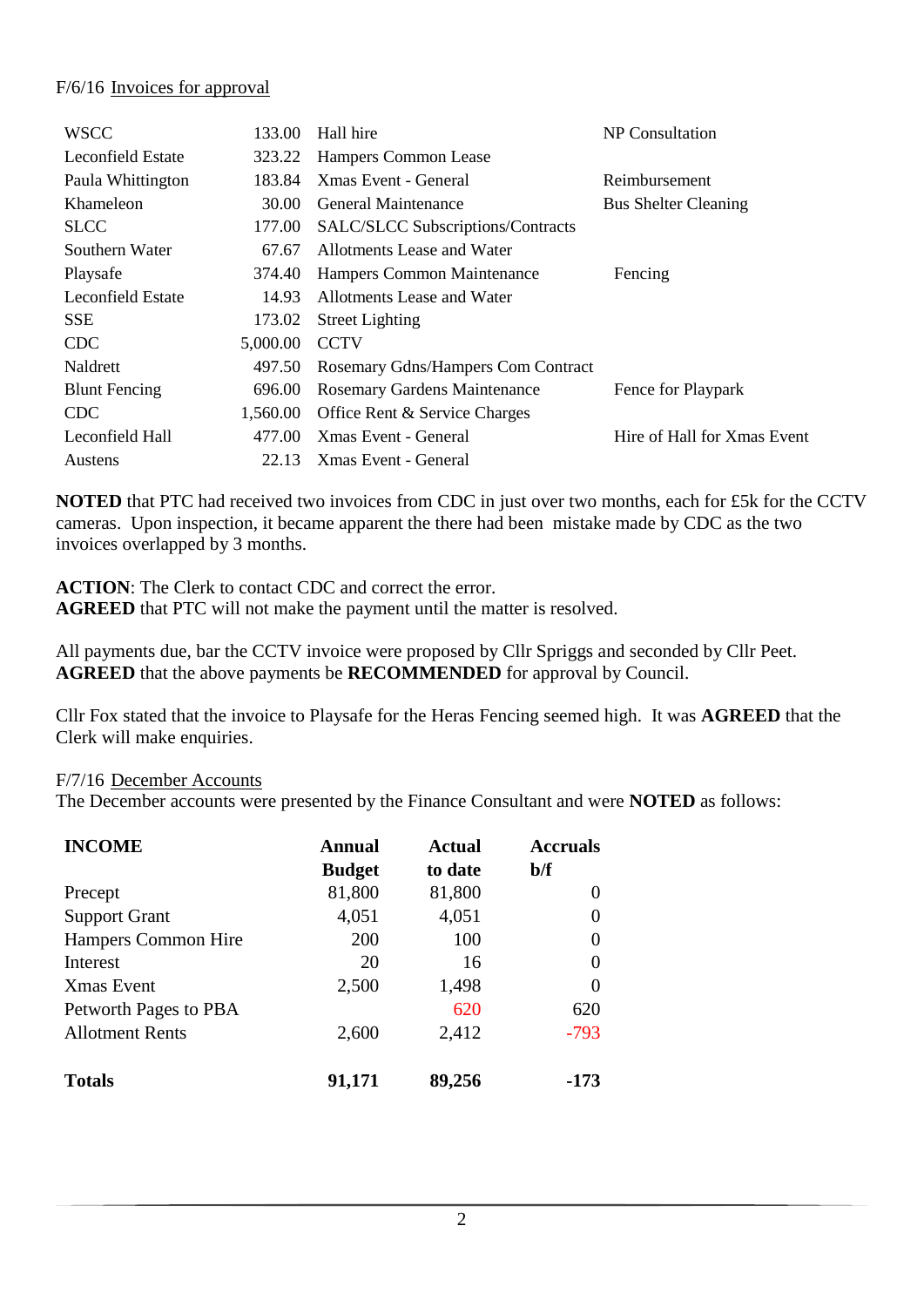| <b>EXPENDITURE</b>                     | <b>Annual</b> | <b>Actual</b>    | Spent % | <b>Dec</b>       |
|----------------------------------------|---------------|------------------|---------|------------------|
| <b>Open Spaces</b>                     | <b>Budget</b> | to date          |         |                  |
| Rosemary Gdns/Hampers Com Contract     | 6,000         | 4,478            | 75%     | 498              |
| <b>Rosemary Gardens Maintenance</b>    | 1,500         | 60               | 4%      | $\boldsymbol{0}$ |
| Hampers Common Maintenance             | 1,200         | 482              | 40%     | $\overline{0}$   |
| Hampers Common Lease                   | 300           | 773              | 258%    | $\overline{0}$   |
| <b>Xmas Event - General</b>            | 1,300         | 104              | 8%      | 369              |
| Xmax Event - Lighting                  | 1,000         | 16               | 2%      | $\boldsymbol{0}$ |
| Hanging Baskets - Maintenance          | 800           | 973              | 122%    | $\boldsymbol{0}$ |
| Hanging Baskets - Watering             | 1,500         | 1,433            | 96%     | $\boldsymbol{0}$ |
| Planters                               | 100           | 376              | 376%    | $\overline{0}$   |
| <b>General Maintenance</b>             | 2,000         | 1,053            | 53%     | 30               |
|                                        | 15,700        | 9,746            | 62%     | 897              |
| <b>Admin</b>                           |               |                  |         |                  |
| Office Rent & Service Charges          | 6,700         | 4,849            | 72%     | $\overline{0}$   |
| Clerk's Salary                         | 20,000        | 14,732           | 74%     | 1,637            |
| <b>Additional Clerk's hours</b>        | 3,000         | $\boldsymbol{0}$ | 0%      | $\overline{0}$   |
| Insurance                              | 3,300         | 2,531            | 77%     | $\overline{0}$   |
| SALC/SLCC Subscriptions/Contracts      | 1,100         | 824              | 75%     | $\overline{0}$   |
| <b>Audit Fee</b>                       | 1,000         | 300              | 30%     | 300              |
| Office Expenditure                     | 1,000         | 1,495            | 150%    | 993              |
| Expenses/Postage                       | 400           | 143              | 36%     | 63               |
| Comms/IT                               | 500           | 486              | 97%     | 58               |
| <b>Office Water</b>                    | 150           | 104              | 69%     | $\overline{0}$   |
|                                        | 37,150        | 25,464           | 69%     | 3,051            |
| <b>Misc</b>                            |               |                  |         |                  |
| <b>Grants Awarded</b>                  | 3,000         | 2,900            | 97%     | $\overline{0}$   |
| <b>CCTV</b>                            | 5,000         | 5,000            | 100%    | 5,000            |
| <b>Street Lighting</b>                 | 2,400         | 1,472            | 61%     | $\theta$         |
| Neighbourhood Planning                 | 1,765         | $\overline{0}$   | 0%      | 0                |
| Web Site                               | 300           | 120              | 40%     | $\boldsymbol{0}$ |
| Church clock                           | 200           | 118              | 59%     | $\boldsymbol{0}$ |
| <b>Local Election</b>                  | 2,000         | 0                | 0%      | $\boldsymbol{0}$ |
| Repayment of £50k loan for playgrounds | 6,000         | 0                | 0%      | $\overline{0}$   |
| Repayment of £10k loan for skatepark   | 1,000         | 0                | 0%      | $\boldsymbol{0}$ |
| Traffic & roads consultant             | 7,500         | 0                | 0%      | $\boldsymbol{0}$ |
| War Memorial                           | 2,000         | 0                | 0%      | $\overline{0}$   |
| Dog Bins                               | 500           | 591              | 118%    | 0                |
| Training                               | 2,000         | 1,388            | 69%     | 379              |
| Contingency                            | 2,000         | $-2,119$         | $-106%$ | $\overline{0}$   |
|                                        | 35,665        | 9,470            | 27%     | 5,379            |
|                                        |               |                  |         |                  |
| Allotments Lease and Water             | 2,000         | 1,165            | 58%     | 923              |
| <b>Allotments Maintenance</b>          | 500           | 72               | 14%     | $\theta$         |
|                                        | 2,500         | 1,237            | 49%     | 923              |
| <b>Total Expenditure</b>               | 91,015        | 45,918           | 50%     | 10,249           |